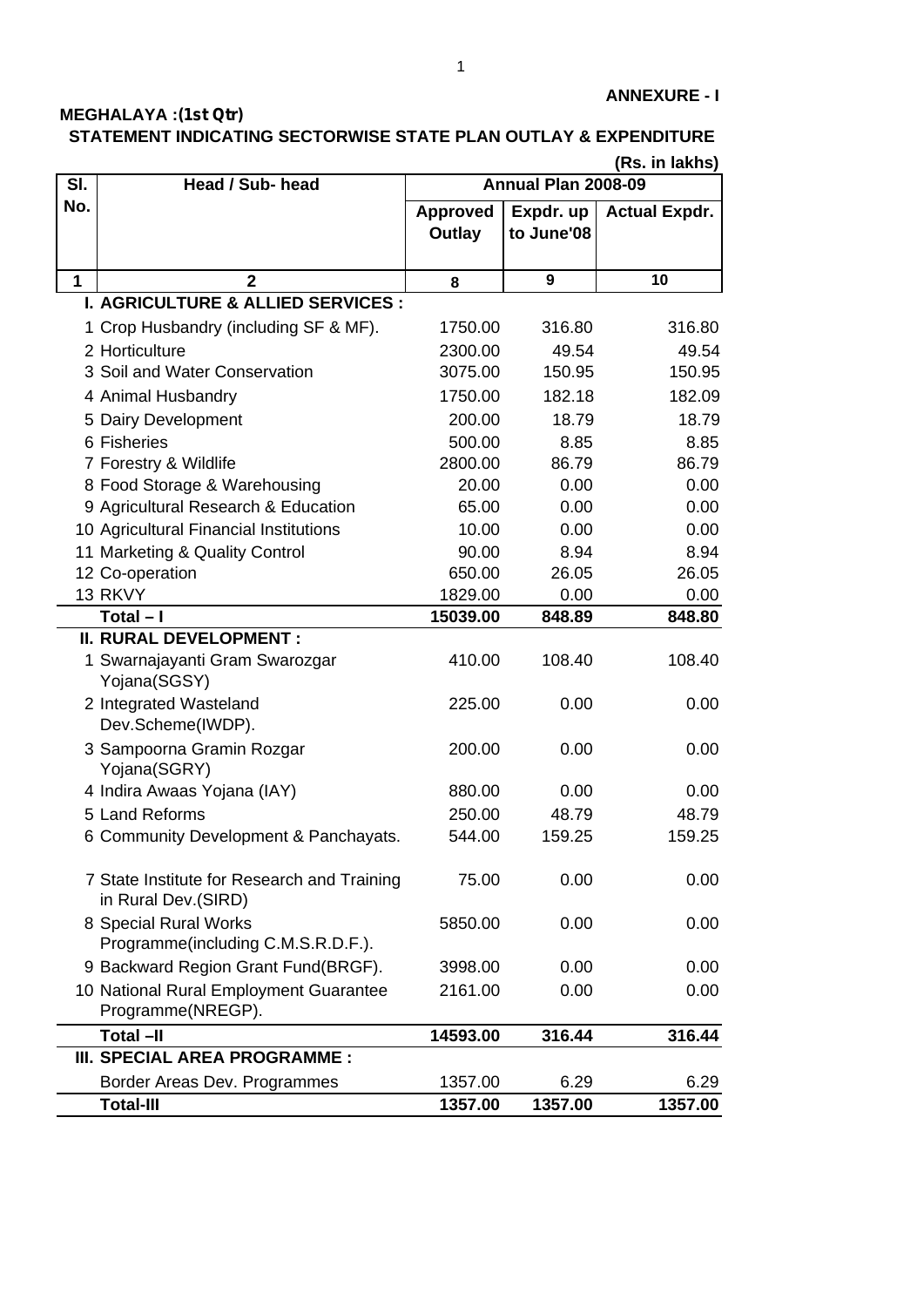**(Rs. in lakhs)**

| SI. | Head / Sub- head                                    | וטווווווווווווווווווווווון<br>Annual Plan 2008-09 |            |                      |  |
|-----|-----------------------------------------------------|---------------------------------------------------|------------|----------------------|--|
| No. |                                                     | <b>Approved</b>                                   | Expdr. up  | <b>Actual Expdr.</b> |  |
|     |                                                     | Outlay                                            | to June'08 |                      |  |
| 1   | $\overline{2}$                                      | 8                                                 | 9          | 10                   |  |
|     | IV. IRRIGATION & FLOOD CONTROL:                     |                                                   |            |                      |  |
|     | 1 Major & Medium Irrigation                         | 40.00                                             | 0.00       | 0.00                 |  |
|     | 2 Minor Irrigation                                  | 3700.00                                           | 386.98     | 386.98               |  |
|     | 3 Command Area Development                          | 45.00                                             | 0.00       | 0.00                 |  |
|     | 4 Flood Control                                     | 315                                               | 0.00       | 0.00                 |  |
|     | <b>Total-IV.</b>                                    | 4100.00                                           | 386.98     | 386.98               |  |
|     | V. ENERGY:                                          |                                                   |            |                      |  |
|     | 1 Power                                             | 42593.00                                          | 0.00       | 0.00                 |  |
|     | 2 Non-Conventional Sources of Energy                | 125.00                                            | 13.75      | 13.75                |  |
|     | 3 Integrated Rural Energy Programme                 | 125.00                                            | 22.50      | 22.50                |  |
|     | 4 Village electrification (MNES Special             | 65.00                                             | 0.00       | 0.00                 |  |
|     | Scheme)                                             |                                                   |            |                      |  |
|     | <b>TOTAL V:</b>                                     | 42908.00                                          | 36.25      | 36.25                |  |
|     | <b>VI. INDUSTRY &amp; MINERALS:</b>                 |                                                   |            |                      |  |
|     | 1 Village & Small Industries.                       | 425.00                                            | 51.51      | 51.51                |  |
|     | 2 Sericulture & Weaving                             | 925.00                                            | 38.88      | 38.88                |  |
|     | 3 Industries (Other than V & SI)                    | 2250.00                                           | 0.00       | 0.00                 |  |
|     | 4 Mining                                            | 250.00                                            | 42.01      | 42.01                |  |
|     | <b>TOTAL VI:</b>                                    | 3850.00                                           | 132.40     | 132.40               |  |
|     | <b>VII. TRANSPORT:</b>                              |                                                   |            |                      |  |
|     | 1 Roads & Bridges                                   | 16232.00                                          | 2852.55    | 2852.55              |  |
|     | 2 Road Transport                                    | 375.00                                            | 0.00       | 0.00                 |  |
|     | 3 Other Transport Services                          | 65.00                                             | 0.00       | 0.00                 |  |
|     | <b>TOTAL VII:</b>                                   | 16672.00                                          | 2852.55    | 2852.55              |  |
|     | VIII SCIENCE, TECHNOLOGY AND<br><b>ENVIRONMENT:</b> |                                                   |            |                      |  |
|     | 1 Scientific Research (including S&T)               | 200.00                                            | 3.99       | 3.99                 |  |
|     | 2 Ecology & Environment                             | 95.00                                             | 4.06       | 4.06                 |  |
|     | <b>TOTAL VIII:</b>                                  | 295.00                                            | 8.05       | 8.05                 |  |
|     | IX. GENERAL ECONOMIC SERVICES :                     |                                                   |            |                      |  |
|     | 1 Secretariat Economic Services                     | 410.00                                            | 30.46      | 30.46                |  |
|     | 2 Tourism                                           | 375.00                                            | 11.64      | 11.64                |  |
|     | 3 Civil Supplies                                    | 125.00                                            | 0.00       | 0.00                 |  |
|     | 4 Surveys & Statistics                              | 220.00                                            | 25.88      | 25.88                |  |
|     | 5 Aid to District Councils                          | 575.00                                            | 0.00       | 0.00                 |  |
|     | 6 Weights & Measures                                | 65.00                                             | 10.17      | 10.17                |  |
|     | 7 Voluntary Action Fund                             | 65.00                                             | 0.00       | 0.00                 |  |
|     | 8 Information Technology                            | 743.00                                            | 0.00       | 0.00                 |  |
|     | 9 Livelihood Improvement Project for the            | 3500.00                                           | 0.00       | 0.00                 |  |
|     | Himalayas                                           |                                                   |            |                      |  |
|     | <b>TOTAL IX:</b>                                    | 6078.00                                           | 78.15      | 78.15                |  |